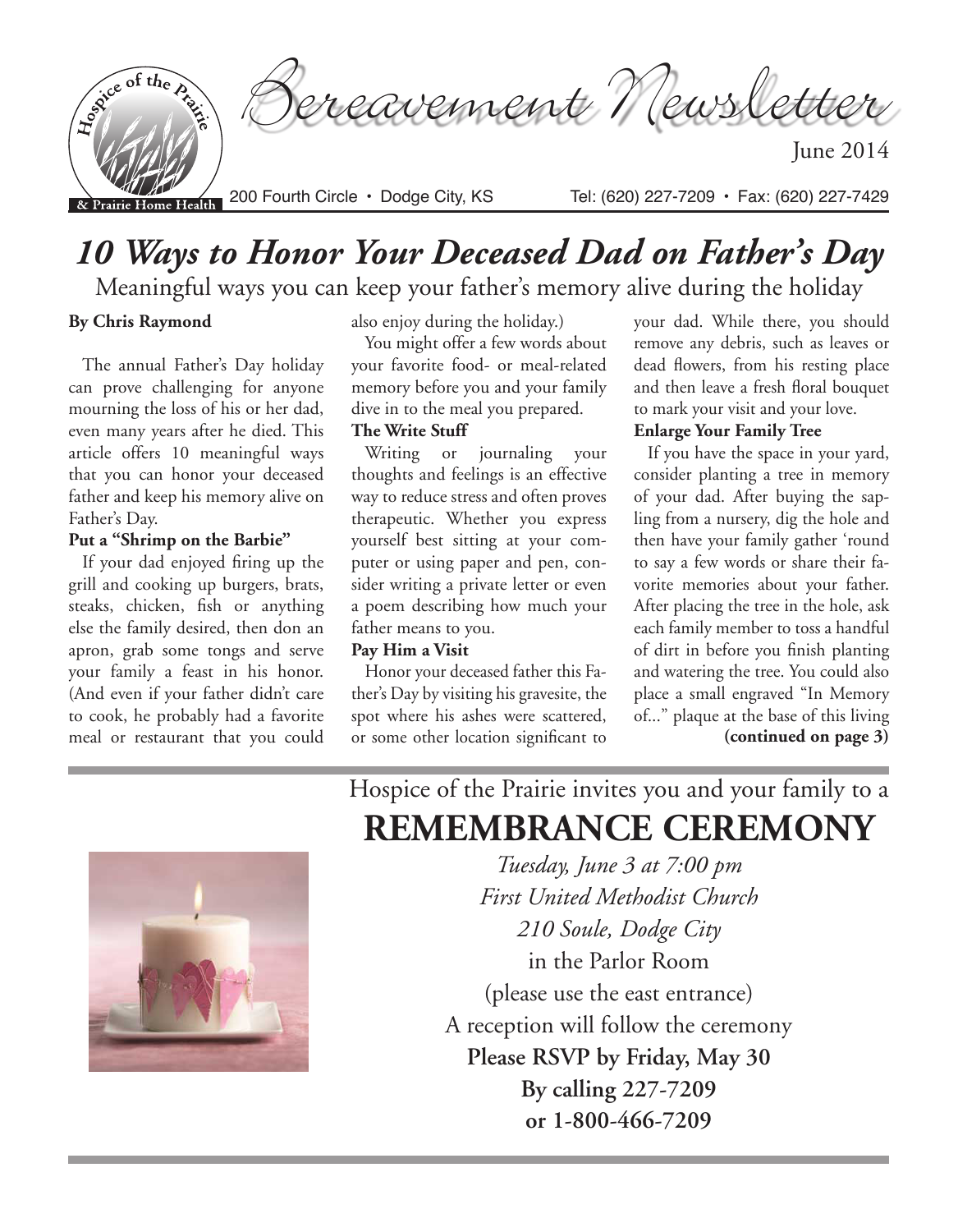# *Playing a Violin With Three Strings*

## By Jack Riemer

On Nov. 18, 1995, Itzhak Perlman, the violinist, came on stage to give a concert at Avery Fisher Hall at Lincoln Center in New York City.

If you have ever been to a Perlman concert, you know that getting on stage is no small achievement for him. He was stricken with polio as a child, and so he has braces on both legs and walks with the aid of two crutches. To see him walk across the stage one step at a time, painfully and slowly, is an awesome sight.

He walks painfully, yet majestically, until he reaches his chair. Then he sits down, slowly, puts his crutches on the floor, undoes the clasps on his legs, tucks one foot back and extends the other foot forward. Then he bends down and picks up the violin, puts it under his chin, nods to the conductor and proceeds to play.

By now, the audience is used to this ritual. They sit quietly while he makes his way across the stage to his chair. They remain reverently silent while he undoes the clasps on his legs. They wait until he is ready to play.

But this time, something went wrong. Just as he finished the first few bars, one of the strings on his violin broke. You could hear it snap - it went off like gunfire across the room. There was no mistaking what that sound meant. There was no mistaking what he had to do.

We figured that he would have to get up, put on the clasps again, pick up the crutches and limp his way off stage - to either find another violin or else find another string for this one. But he didn't. Instead, he waited a moment, closed his eyes and then signaled the conductor to begin again.

The orchestra began, and he played from where he had left off. And he played with such passion and such power and such purity as they had never heard before.

Of course, anyone knows that it is impossible to play a symphonic work



with just three strings. I know that, and you know that, but that night Itzhak Perlman refused to know that.

You could see him modulating, changing, re-composing the piece in his head. At one point, it sounded like he was de-tuning the strings to get new sounds from them that they had never made before.

When he finished, there was an awesome silence in the room. And then people rose and cheered. There was an extraordinary outburst of applause from every corner of the auditorium. We were all on our feet, screaming and cheering, doing everything we could to show how much we appreciated what he had done.

He smiled, wiped the sweat from this brow, raised his bow to quiet us, and then he said - not boastfully, but in a quiet, pensive, reverent tone - "You know, sometimes it is the artist's task to find out how much music you can still make with what you have left."

What a powerful line that is. It has stayed in my mind ever since I heard it. And who knows? Perhaps that is the definition of life - not just for artists but for all of us.

Here is a man who has prepared all his life to make music on a violin of four strings, who, all of a sudden, in the middle of a concert, finds himself with only three strings; so he makes music with three strings, and the music he made that night with just three strings was more beautiful, more sacred, more memorable, than any that he had ever made before, when he had four strings.

So, perhaps our task in this shaky, fast-changing, bewildering world in which we live is to make music, at first with all that we have, and then, when that is no longer possible, to make music with what we have left.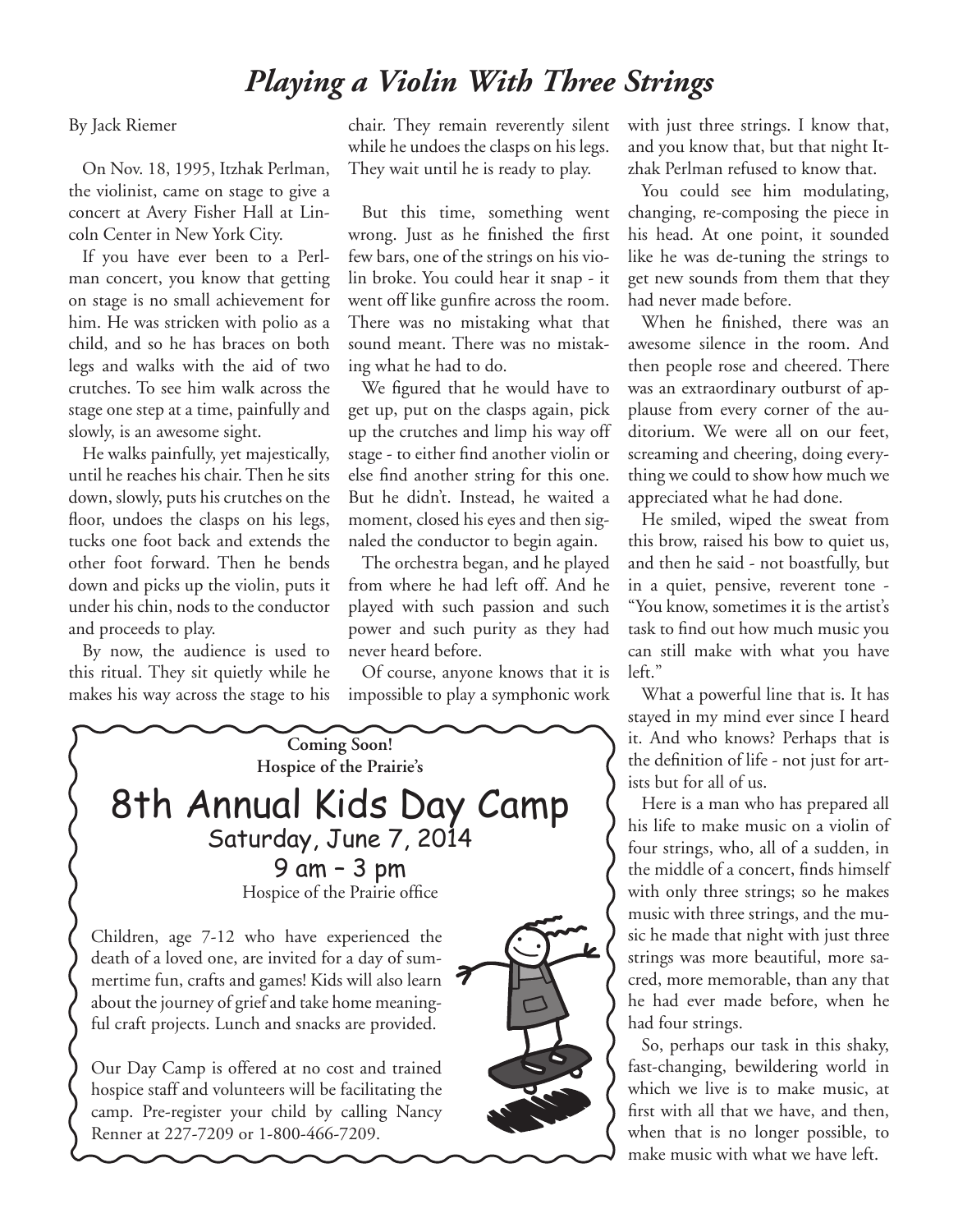## *Remembering Dad* **(continued from page 1)**

reminder of your dad. (Incidentally, if you don't have the space to plant a tree, consider donating one to a local hospice, library or place of worship to beautify your community in your father's memory.)

## **Hit the Road**

Did your dad enjoy watching his favorite baseball team at the ballpark? Was his love of fishing exceeded only by the size of "the one that got away"? Did he relish time spent at a cabin in the great outdoors or on a golf course? Whether near or far, if there was a particular place or activity he loved, then gather your family, pile into the car and hit the open road as a tribute to Dad.

#### **"I Never Told You This, But..."**

If there's one thing you wish you could/would have said to your dad before he died but never did, write it on an index card, tie it to a helium balloon and release it from a place special to your father. No, your dad won't actually get your message, but the symbolic nature of this gesture will likely prove more powerful and moving than you think.

## **Share Your "Kodak Moments"**

Most families have an old shoebox filled with photographs sitting around that they've always meant to organize. (And even if you're a child of the Information Age, chances are your digital pictures are just as chaotic.) Father's Day offers a great opportunity to dig through those images with your family, share the stories behind the photos and create a special scrapbook or slideshow as a tribute to your father. **Heal by Helping**

Make a donation to a cause meaningful to your dad in his memory, or to help find a cure for a disease, such as cancer or Alzheimer's. You might also consider volunteering a few hours of your time to benefit others.

## **Lights, Camera, Action!**

Shoot a simple tribute video with your smart phone, or create a fully edited slideshow from your favorite photographs and set it to music. Once finished, share it with your family and friends, or post it online to let the world know how much you love your father.

## **Find a Paternal Proxy**

If you traditionally took your dad out for a meal on Father's Day, gave him a gift or just hung out with him for an afternoon, consider brightening this holiday for another father by doing the same thing for him. If you don't know of somebody already, ask around at your place of worship, a nursing home or hospice, or even at your workplace. While your father can never be replaced, consider your actions a gesture of love in his memory that would make him proud of the child he raised.

## ,,,,,,,,,,,,,,,,,,,,,, *Grieving on Father's Day* **By Carol A Ranney**

Fathers are often referred to as the hidden grievers. When a child dies, thoughts generally go to the mothers—the agony they most certainly are suffering, their loneliness, emptiness, now that someone who was once a part of them is gone. Women tend to grieve outwardly, talking to their friends, crying, seeking out supportive groups and friends to be with and with whom to share their burden of sorrow.

Men, on the other hand, have a much more inward grieving style. Men are usually more factual than emotional. They accept more readily that nothing they say or do will reverse the situation; their child is irrecoverably gone from this earth. They may weep at times, but that is not their primary mode of mourning. A man may throw himself into his job with fervor, perhaps to help alleviate the feeling that as the "family protector," he has failed to keep each member safe. He may begin or continue a project, or start a new activity, in memory of his loved one, to whom he dedicates his efforts.

Men are more concrete in their thinking, but that does not mean they grieve less. What it often does mean is that they get less emotional support; people see them return to work, keep busy at home, and assume "they're over it." Little do others realize that men agonize through their grief and mourning fully as much as women, and appreciate just as much the caring word, the hug, a recalled memory, a shared moment of silence.

Perhaps the best gift you could ever give a grieving father on Father's Day is the recognition of his loss, and affirming him as a father in mourning. A book especially for men in grief; a card recognizing that he is missing one of those who made him a father, yet he is still a father; a gift in memory of his child; or simply a hug, an arm around the shoulder, or a compassionate word will assure him that although he does not grieve outwardly much, those who truly care about him have not forgotten.